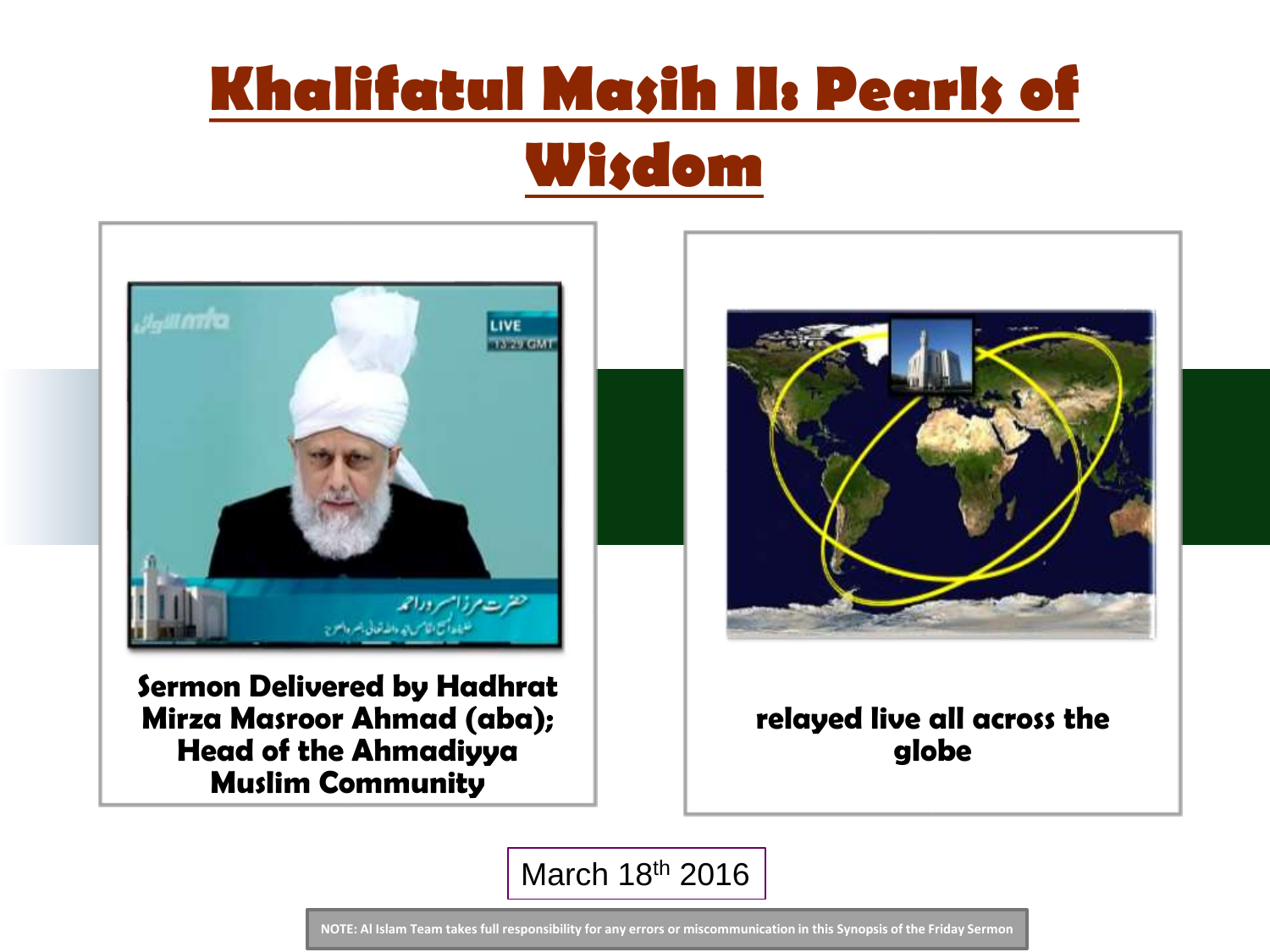AL ISLAM

|                                                                             | Fathers need to take particular care to assess when should<br>children be dealt with strictly and where gentle dealing is required. |
|-----------------------------------------------------------------------------|-------------------------------------------------------------------------------------------------------------------------------------|
|                                                                             | Cinema in itself is not bad but these days what is projected through<br>it is not moral.                                            |
|                                                                             | There are many such skilled people around whose skills should be<br>fostered.                                                       |
|                                                                             | Doctors should do Tabligh to their patients as patients have soft<br>hearts!                                                        |
| The call of people has no significance compared to the call of the<br>Imam. |                                                                                                                                     |
|                                                                             | Prayers should be said for the situation in Syria. May God have<br>mercy and rid the country of the unjust!                         |
|                                                                             |                                                                                                                                     |

March 18th 2016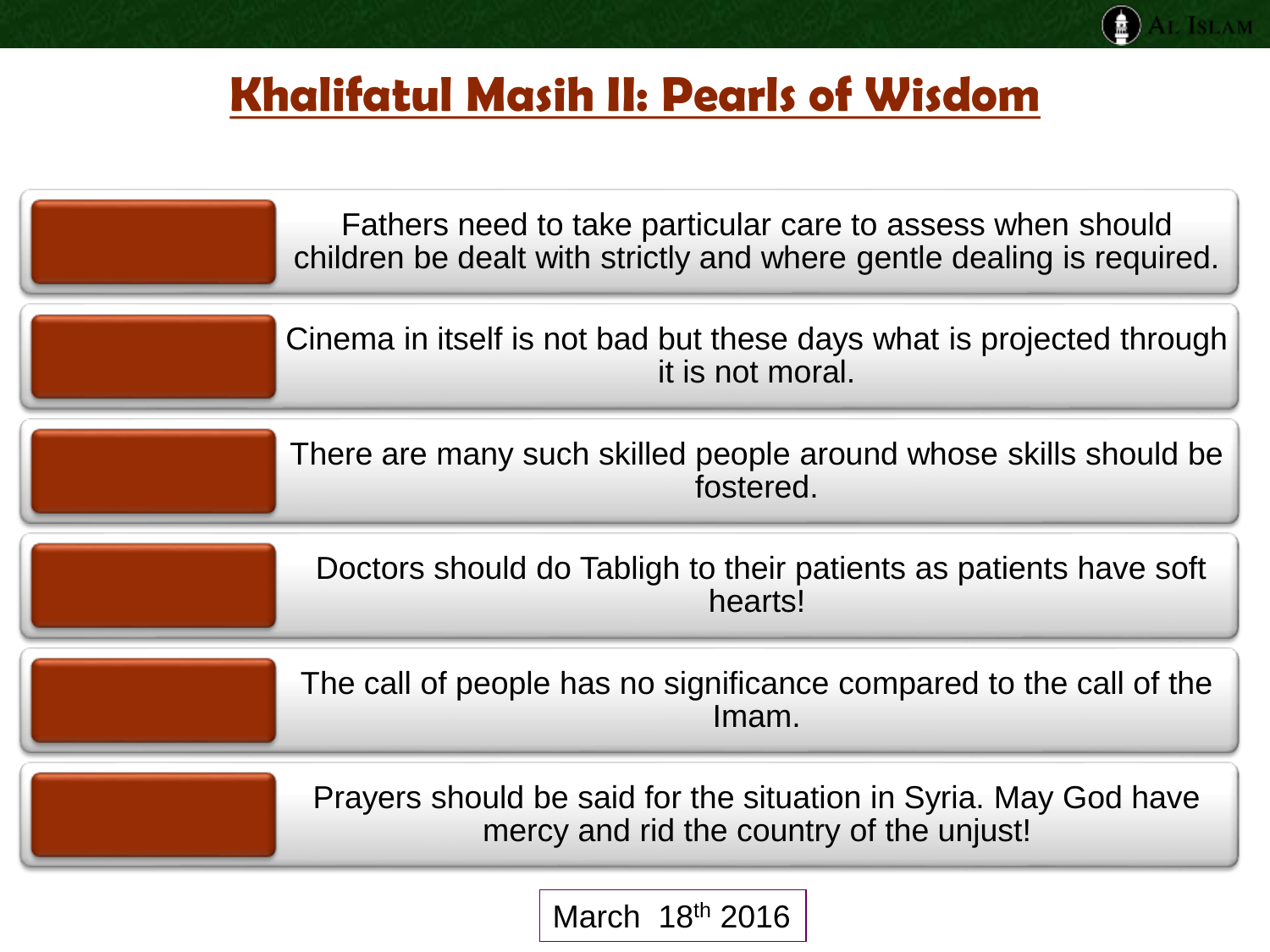|                                                                                    | Some parents severely reprimand their children over things<br>While others are so lenient when children do something<br>wrong that children lose their sense of right and wrong.                                                                                                                         |  |  |
|------------------------------------------------------------------------------------|----------------------------------------------------------------------------------------------------------------------------------------------------------------------------------------------------------------------------------------------------------------------------------------------------------|--|--|
| Khalifatul<br><b>Masih II: Pearls</b><br>of Wisdom                                 |                                                                                                                                                                                                                                                                                                          |  |  |
| <b>Responsibility of</b><br><b>Parents</b><br><b>Harmful</b><br><b>Innovations</b> | Unnecessary indulgence also<br>Too much strictness and<br>has a negative effect on<br>repetitive rebuking turn<br>children, especially<br>children rebellious and they<br>adolescents. Children of such<br>even stop caring about what<br>age need to be explained<br>is right.<br>things with reasoning |  |  |
| <b>Purdah</b>                                                                      |                                                                                                                                                                                                                                                                                                          |  |  |
| <b>Syria</b>                                                                       | Fathers need to take particular care to see when should children be<br>dealt with strictly and where gentle dealing is required.                                                                                                                                                                         |  |  |
| <b>Abdul Noor Jabi</b>                                                             |                                                                                                                                                                                                                                                                                                          |  |  |
|                                                                                    | This responsibility is that of fathers and it should not be left to<br>mothers alone to handle this matter.                                                                                                                                                                                              |  |  |
| March 18th<br>2016                                                                 |                                                                                                                                                                                                                                                                                                          |  |  |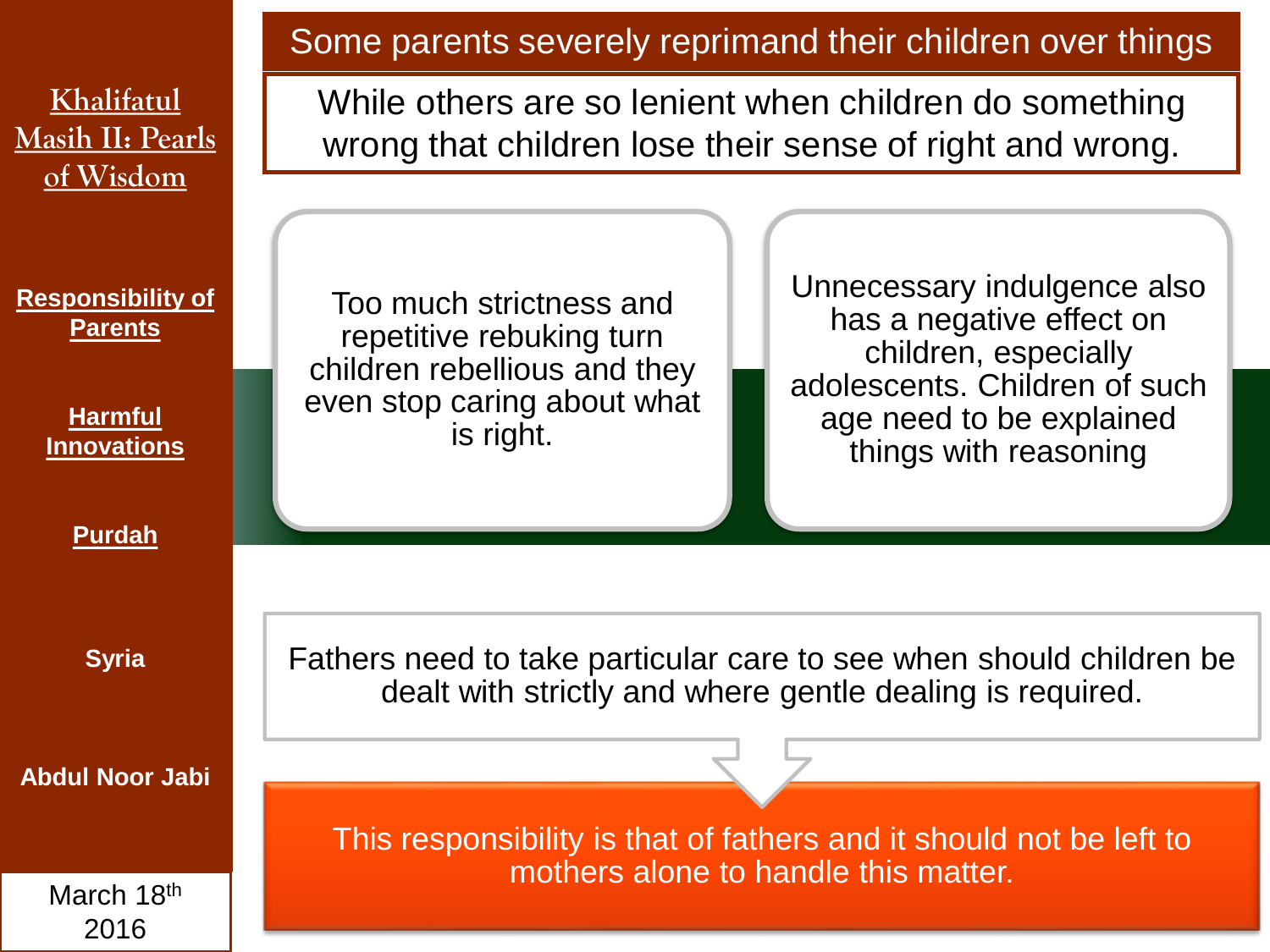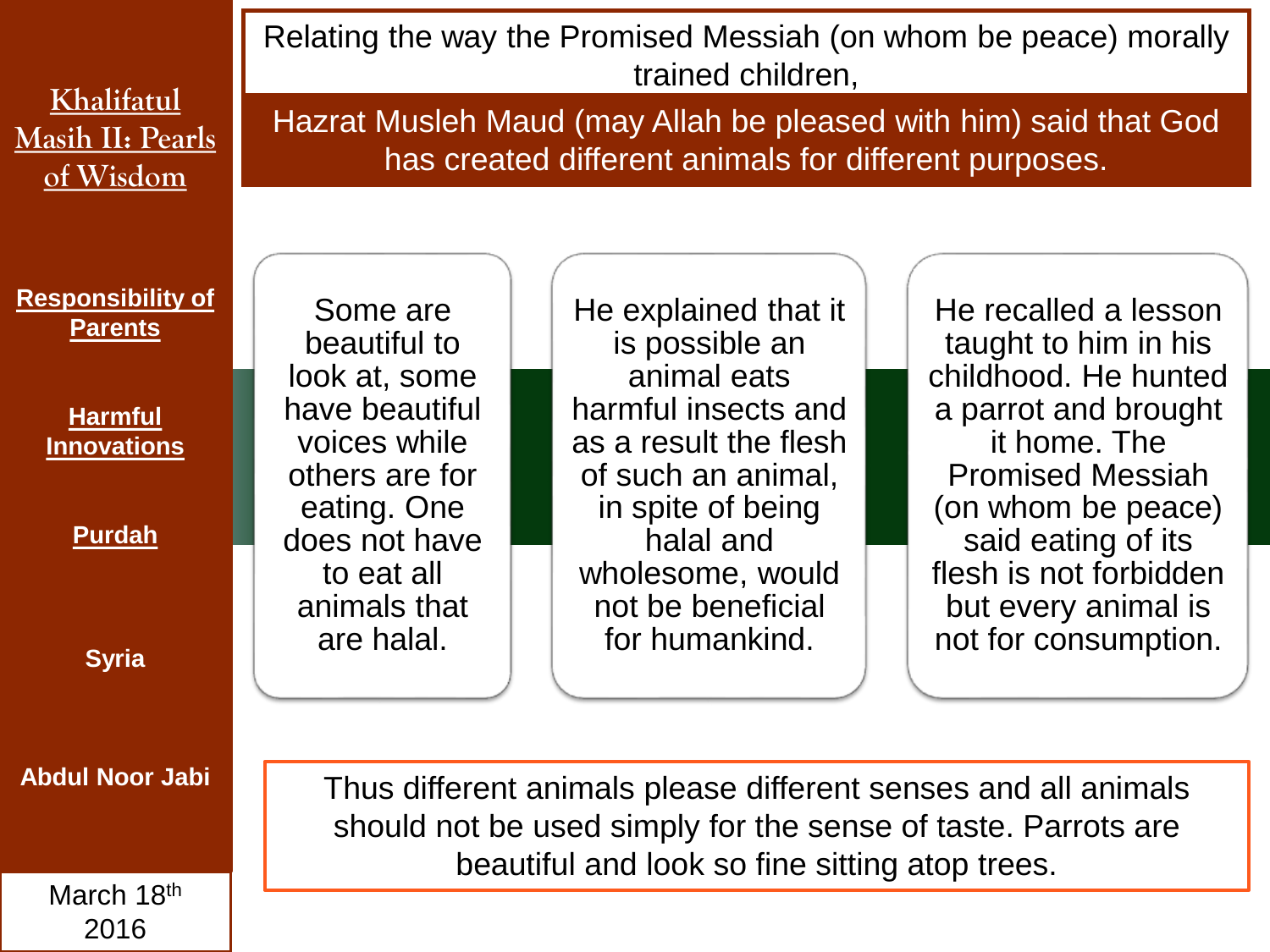**Masih II: Pearls of Wisdom**

#### **Responsibility of Parents**

**Harmful Innovations**

**Purdah**

**Syria**

**Abdul Noor Jabi**

Children are inspired when explained in such charming manner and it also instils in them the Divine commandment that while what is halal and wholesome can be eaten but this should be done with due care.

Animals and birds which are beneficial in other ways may not remain wholesome in spite of being halal, because their greater advantage lies elsewhere.

# **Khalifatul** The signification of wholesome can vary.

March 18th 2016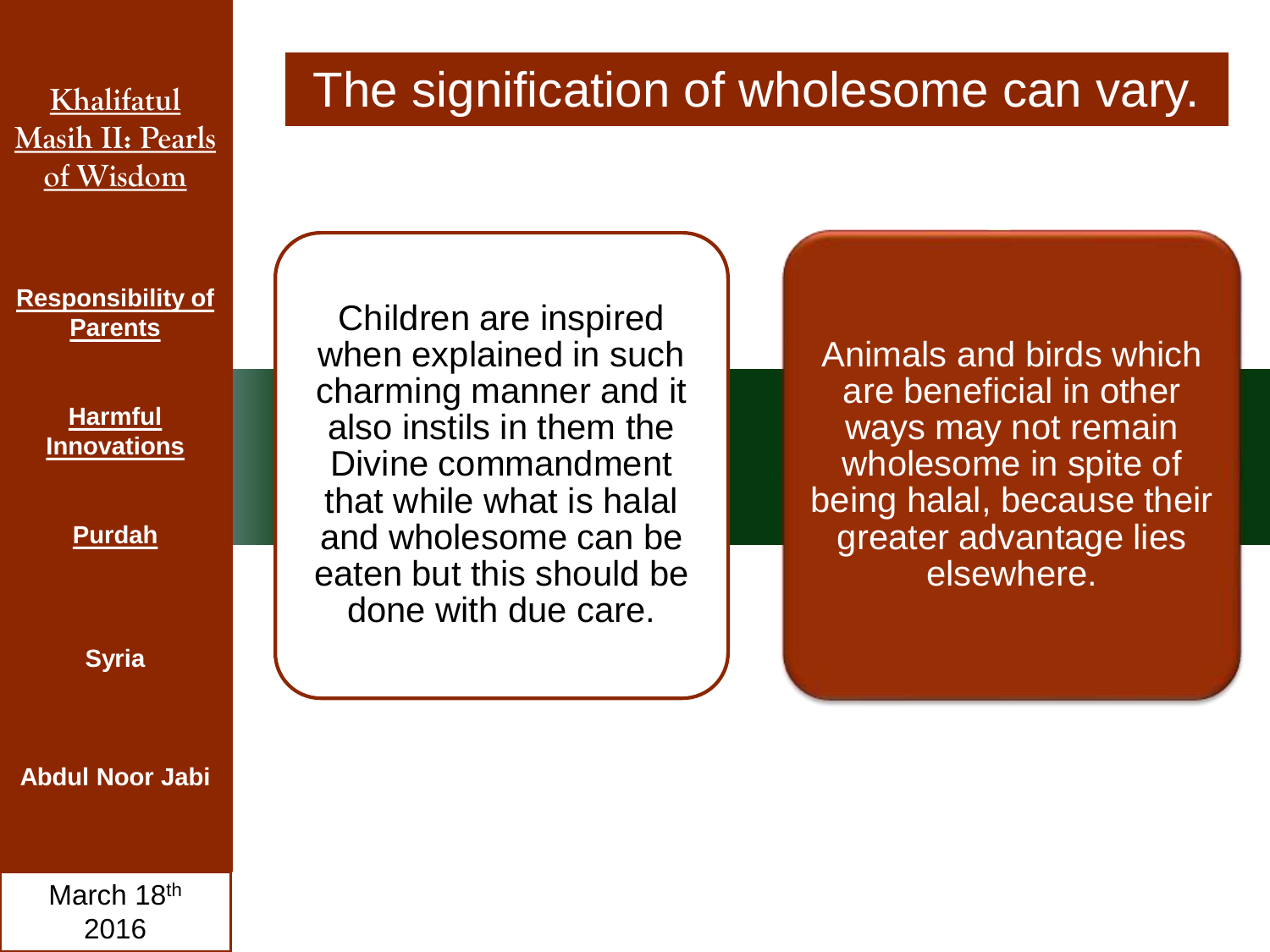**Responsibility of Parents**

> **Harmful Innovations**

> > **Purdah**

**Syria**

**Abdul Noor Jabi**

March 18th 2016

Regarding removing harmful innovations, Hazrat Musleh Maud (may Allah be pleased with him) said that the Promised Messiah (on whom be peace) had his photographs taken.

However, when a post card was presented to him which had his photo on it, he said that could not be allowed. He instructed no one should purchase those cards.

### Hazrat Khalifatul Maish V (ABA) said the following:

'These days however, I have noticed on Twitter and Whatsapp that some people are trying to circulate that old post card. They have either acquired it from an elder, or purchased it from a shop that sells old books. **This is wrong and should be stopped.** 

The Promised Messiah (on whom be peace) had his photograph taken so that people of far-off places, especially Europeans who can judge characters from facial characteristics, would see it and it would lead them to seek truth.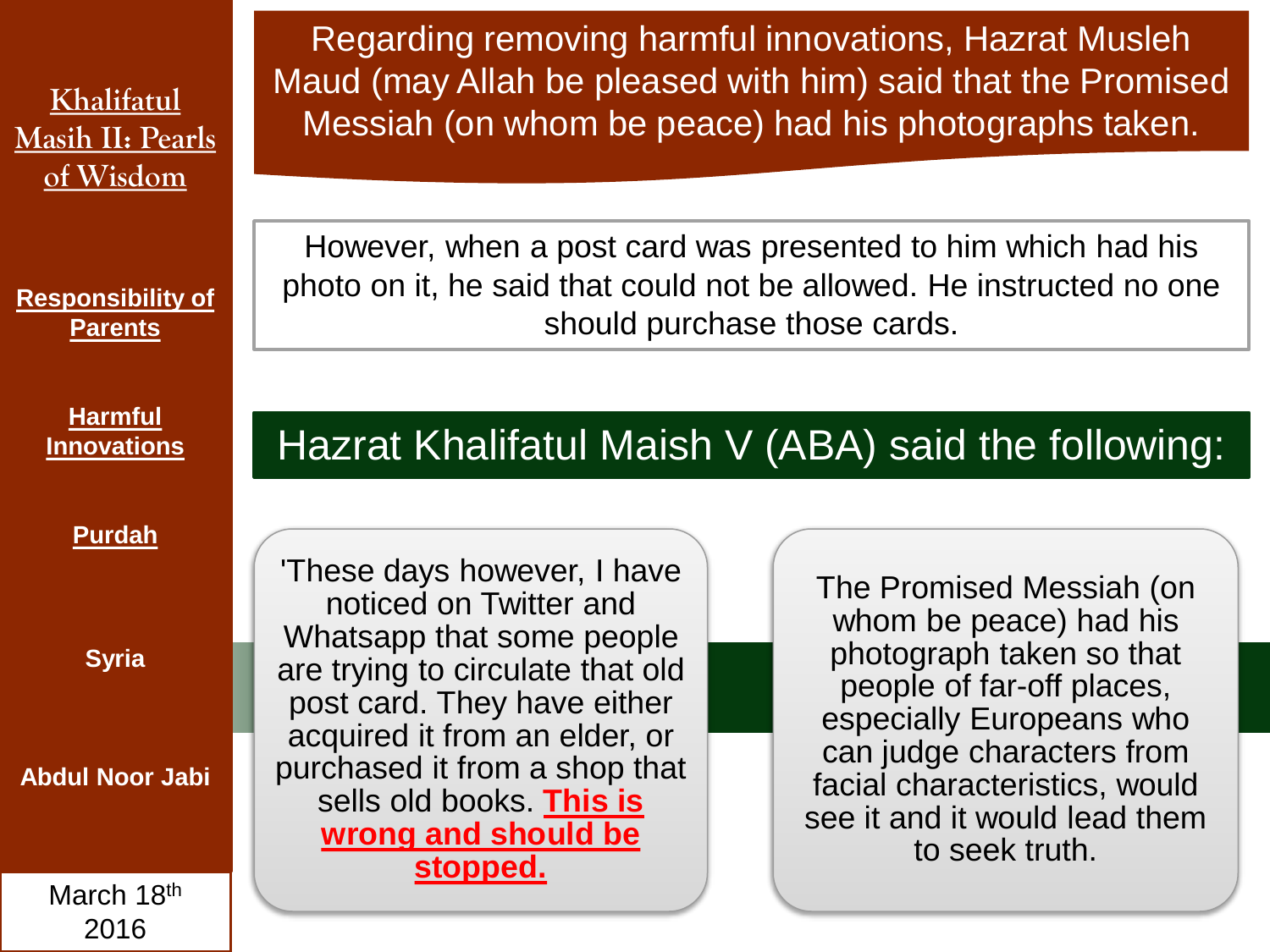**Responsibility of Parents**

> **Harmful Innovations**

> > **Purdah**

**Syria**

**Abdul Noor Jabi**

March 18th 2016

## Hazrat Khalifatul Maish V (ABA) said the following:

However, when the Promised Messiah (on whom be peace) saw that people may turn this into a business and sell his photograph on postcards, when he felt this may become a source of harmful innovation he strictly forbade it.

In some instances he asked for the postcards to be destroyed.

**People who have businesses selling photographs and charge exorbitant prices should pay attention to the matter.**

Some colourise photographs of the Promised Messiah (on whom be peace) although no colour photograph of his exists.

This is completely wrong and should also be avoided. Also, incorrect use of photographs of Khulafa should be avoided.'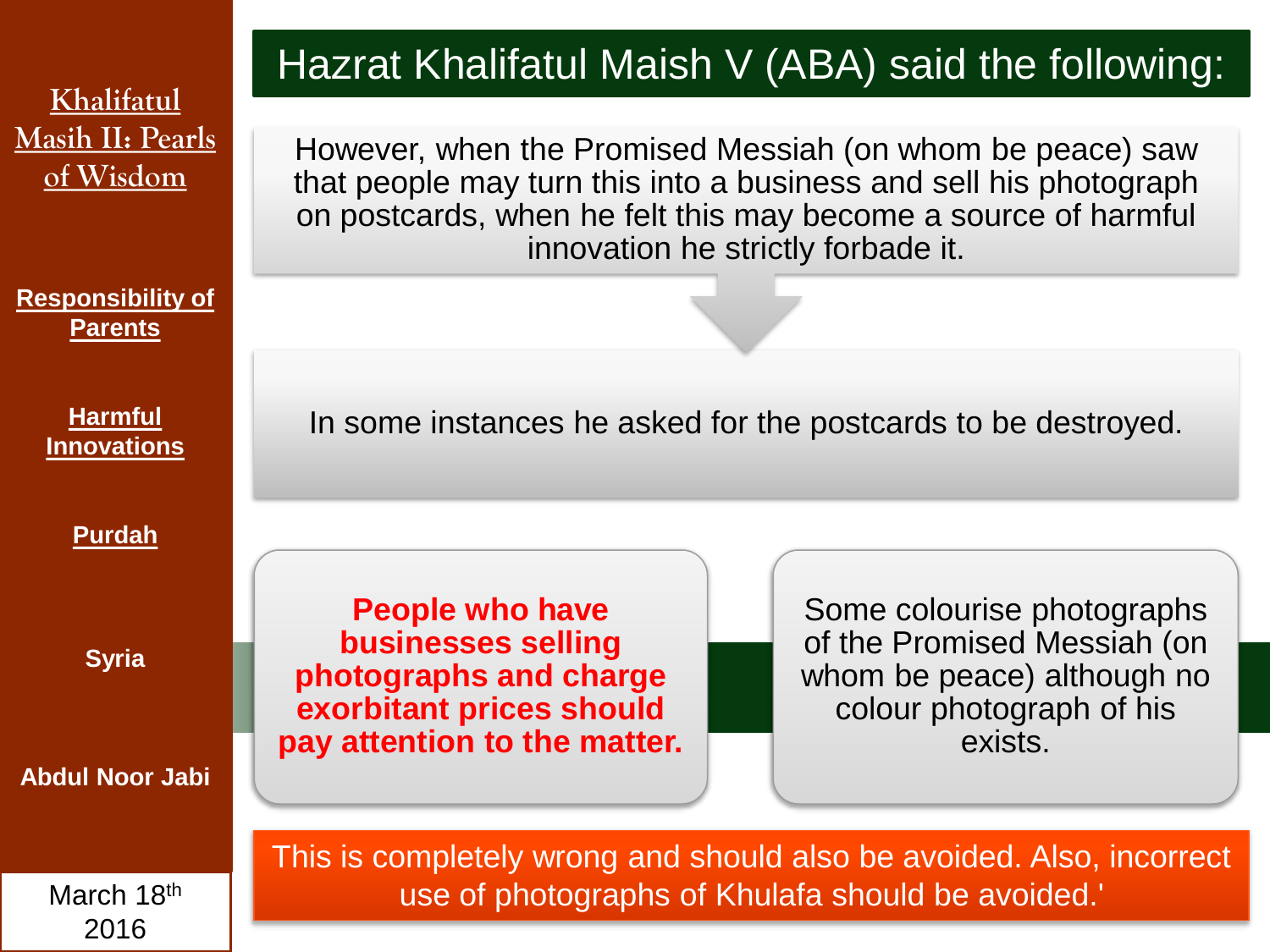Indeed, the Promised Messiah (on whom be peace) even wrote a poem on the subject of phonograph. Thus, cinema in itself is not bad but these days what is projected through it is not moral. There is nothing wrong with a film which has tabligh and educational aspects and has no element of posturing or fanfare. He said fanfare etc. is wrong even when used for tabligh purposes. Hazrat Musleh Maud (may Allah be pleased with him) said it is not correct to say that cinema and phonograph in themselves were something bad. **Khalifatul Masih II: Pearls of Wisdom Responsibility of Parents Harmful Innovations Purdah Syria Abdul Noor Jabi**

March 18th 2016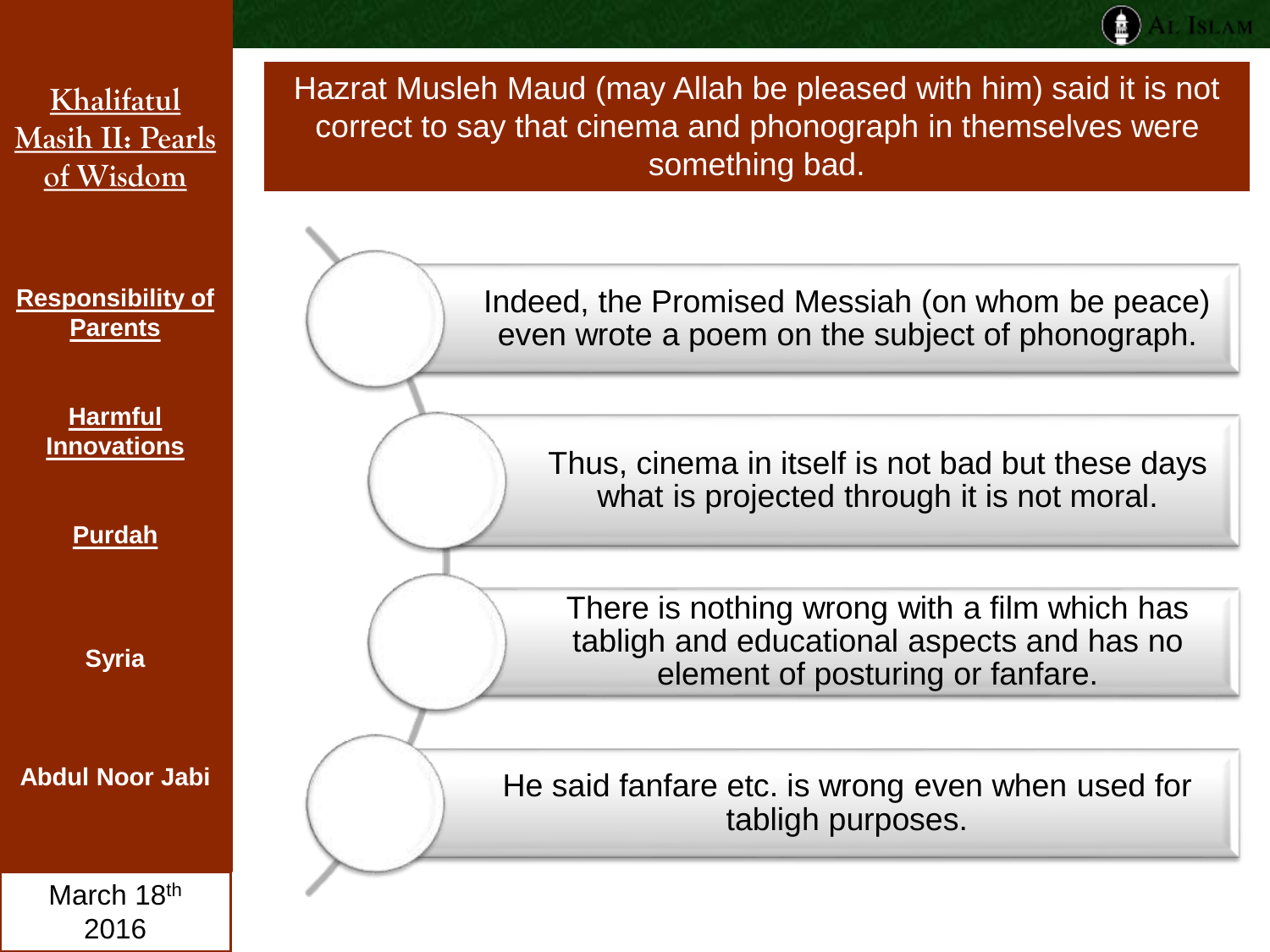| Khalifatul<br><b>Masih II: Pearls</b><br>of Wisdom    | Hazrat Khalifatul Masih V (ABA) said that this should clarify matters<br>to those who suggest that it is all right if some music is used in MTA<br>programmes |                                                                                                                                          |
|-------------------------------------------------------|---------------------------------------------------------------------------------------------------------------------------------------------------------------|------------------------------------------------------------------------------------------------------------------------------------------|
| <b>Responsibility of</b><br><b>Parents</b>            |                                                                                                                                                               |                                                                                                                                          |
| <b>Harmful</b><br><b>Innovations</b><br><b>Purdah</b> | The Promised Messiah (on<br>whom be peace) had come to<br>stop these harmful innovations<br>and we have to mould our<br>thoughts in accordance.               | It is not forbidden to take<br>advantage of new inventions<br>but their wrong use makes<br>them harmful.                                 |
| <b>Syria</b>                                          |                                                                                                                                                               |                                                                                                                                          |
| <b>Abdul Noor Jabi</b>                                |                                                                                                                                                               |                                                                                                                                          |
| March 18th<br>2016                                    |                                                                                                                                                               | It should always be remembered if we introduce something wrong, a<br>hundred harmful innovations will find their way in after some time. |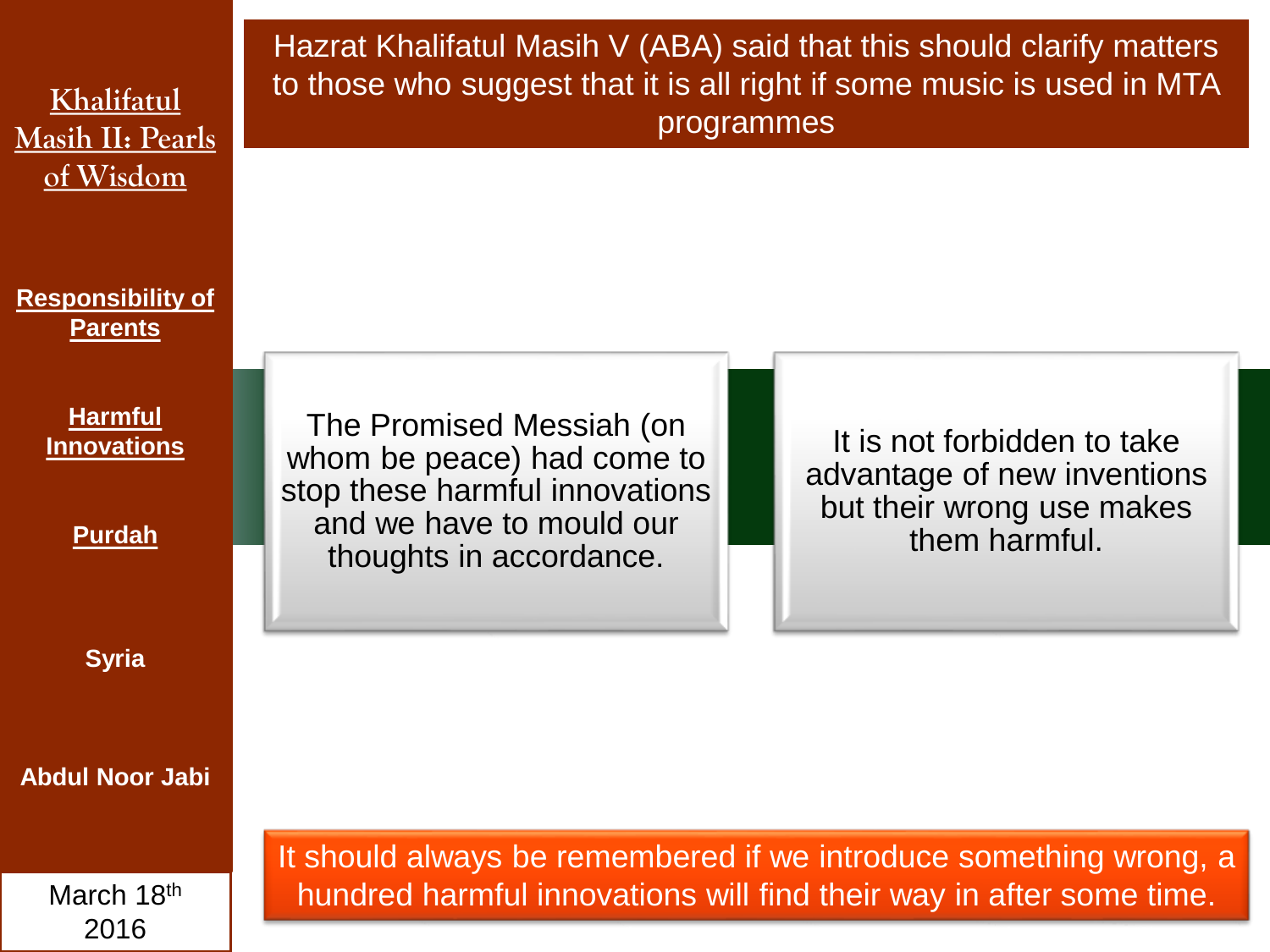| Khalifatul<br><b>Masih II: Pearls</b><br>of Wisdom           | Hazrat Musleh Maud (may Allah be pleased with him) said that<br>doctors, especially Indian doctors think that they do not need to<br>consult anyone and can treat patients on their own.                                 |  |  |
|--------------------------------------------------------------|--------------------------------------------------------------------------------------------------------------------------------------------------------------------------------------------------------------------------|--|--|
| <b>Responsibility of</b><br><b>Parents</b><br><b>Harmful</b> | He said Dr Hashmat<br>He said 99% of Indian<br>Ullah Sahib was a better<br>doctors would consider it<br>doctor than the rest but<br>insulting to consult<br>this did not mean he did<br>another.<br>not need to consult. |  |  |
| <b>Innovations</b>                                           |                                                                                                                                                                                                                          |  |  |
| <b>Purdah</b>                                                | He said it was the practice of the Promised Messiah<br>(on whom be peace) which he had also followed, to                                                                                                                 |  |  |
| <b>Syria</b>                                                 | take medication from a doctor as well as a native<br>physician.                                                                                                                                                          |  |  |
| <b>Abdul Noor Jabi</b>                                       | Sometimes ordinary herbal treatments work better than treatments of<br>regular physicians.                                                                                                                               |  |  |
|                                                              | Some people have certain formula of herbal treatment which works                                                                                                                                                         |  |  |
| March 18th<br>2016                                           | very well.                                                                                                                                                                                                               |  |  |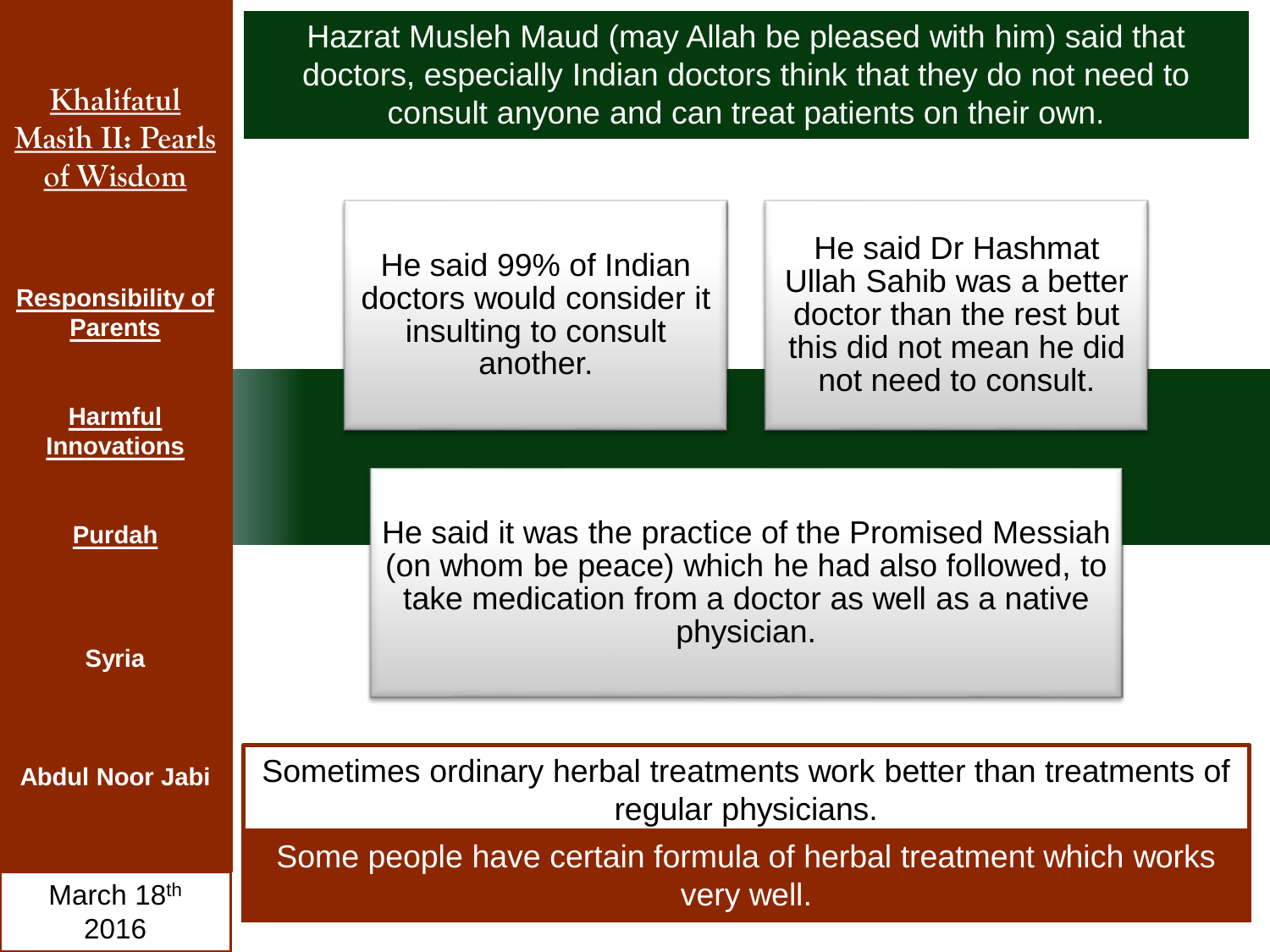**Responsibility of Parents**

> **Harmful Innovations**

> > **Purdah**

**Syria**

**Abdul Noor Jabi**

March 18th 2016

There are many such skilled people around whose skills should be fostered. Instead these people are not patronised.

> Professional barbers and wrestlers could treat complaints regarding bones and old aches and pains.

These skills should be learned and spread but people do not share their 'trade' secrets and these skills thus die out.

Not sharing in such matters becomes a source of disgrace not progress.

Hazrat Musleh Maud advised doctors to be of service to faith. He said people who are ailing are influenced that much quicker by truth.

When a doctor asked the Promised Messiah (on whom be peace) how could he serve faith, he was told to do tabligh to his patients as patients have soft hearts!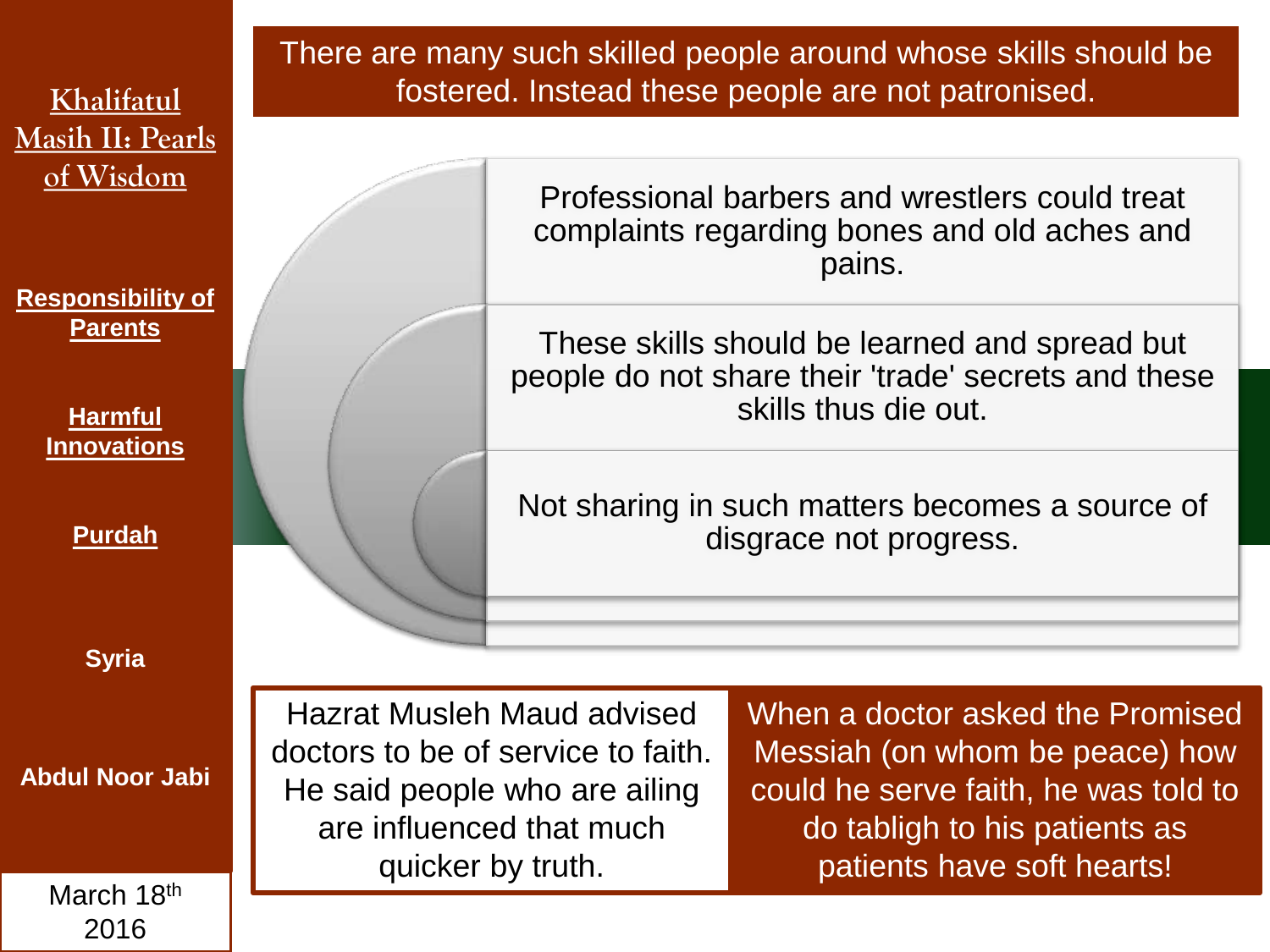God states in the Holy Qur'an about covering up: '…**except that which is apparent thereof**…' (24:32) Hazrat Musleh Maud (may Allah be pleased with him) said this means that aspect of body which is evident anyhow and which cannot be hidden, for example one's height or when one has to let doctor examine part of one's body These days the issue of purdah is raised in the West a lot. In such an instance it is warrantable for the woman to leave her face uncovered and go out and about. The Promised Messiah (on whom be peace) used to say that it is possible that a doctor tells a woman that covering her face is detrimental to her health. Either with reference to women's rights, or extremism or in general criticism of Islam. **Khalifatul Masih II: Pearls of Wisdom Responsibility of Parents Harmful Innovations Purdah Syria Abdul Noor Jabi** March 18th

2016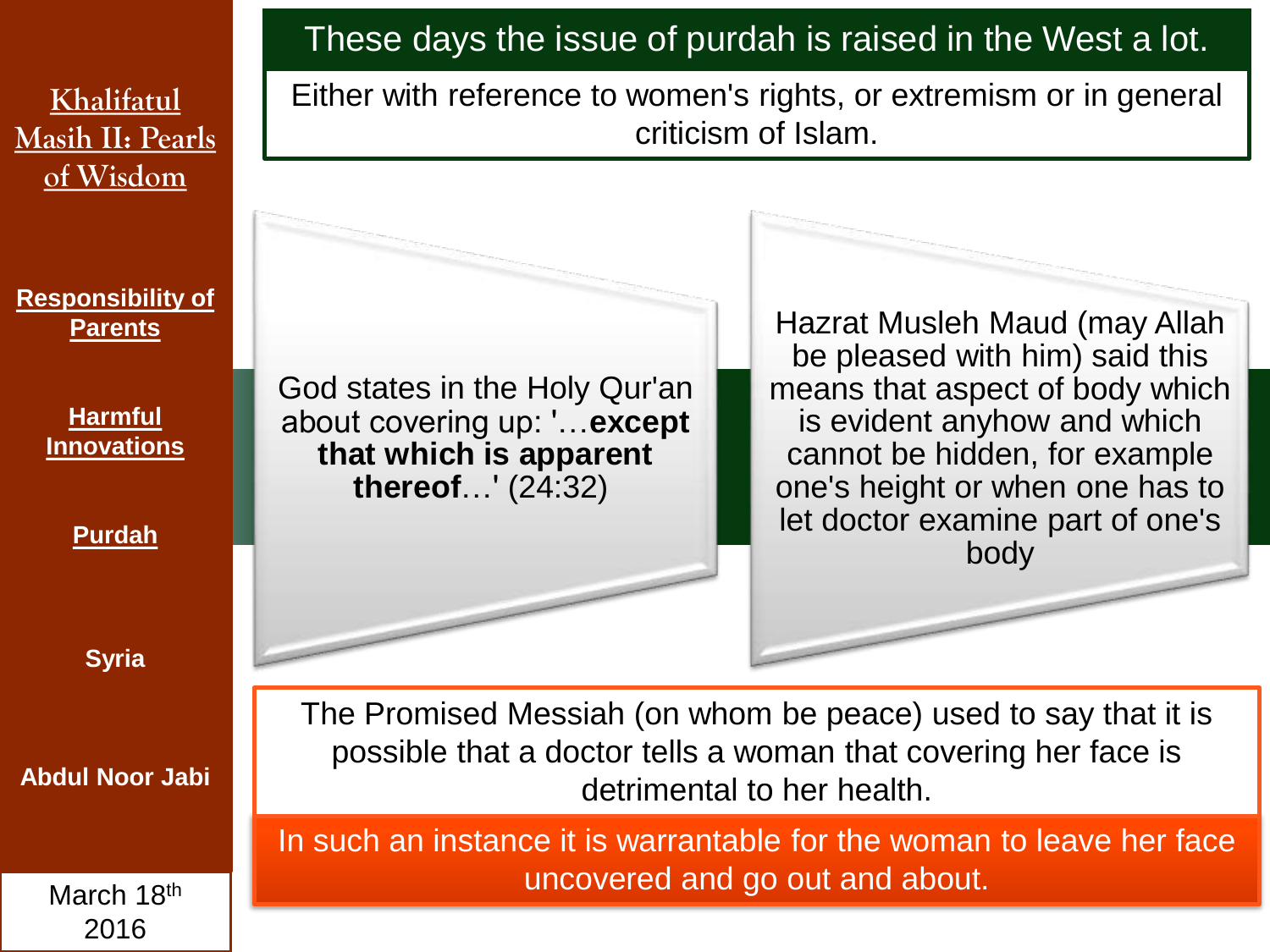| Khalifatul                                                                         | Hazrat Musleh Maud (may Allah be pleased with him) said that call<br>of people has no significance compared to the call of the Imam.                                                                                                                                                     |                                                                                                                    |  |
|------------------------------------------------------------------------------------|------------------------------------------------------------------------------------------------------------------------------------------------------------------------------------------------------------------------------------------------------------------------------------------|--------------------------------------------------------------------------------------------------------------------|--|
| <b>Masih II: Pearls</b><br>of Wisdom<br><b>Responsibility of</b><br><b>Parents</b> | It is obligatory that the moment<br>believers hear the words of<br>Prophet of God they promptly<br>respond and hasten to put in<br>practice what he has said.                                                                                                                            | Even if one is offering Salat at<br>such a time, one should break<br>one's Salat and respond to<br>Prophet of God. |  |
| <b>Harmful</b><br><b>Innovations</b><br><b>Purdah</b>                              | Once Hazrat Khalifatul Masih I (may Allah be pleased with him) did<br>this and presented himself before the Promised Messiah (on whom<br>be peace)                                                                                                                                       |                                                                                                                    |  |
| <b>Syria</b>                                                                       | When someone objected to this, the Promised Messiah (on whom<br>be peace) quote the following Quranic verse:                                                                                                                                                                             |                                                                                                                    |  |
| <b>Abdul Noor Jabi</b><br>March 18th                                               | 'Treat not the calling of the Messenger among you like the<br>calling of one of you to another. Allah does know those of you<br>who steal away covertly. So let those who go against His<br>command beware lest a trial afflict them or a grievous<br>punishment overtake them.' (24:64) |                                                                                                                    |  |
| 2016                                                                               |                                                                                                                                                                                                                                                                                          |                                                                                                                    |  |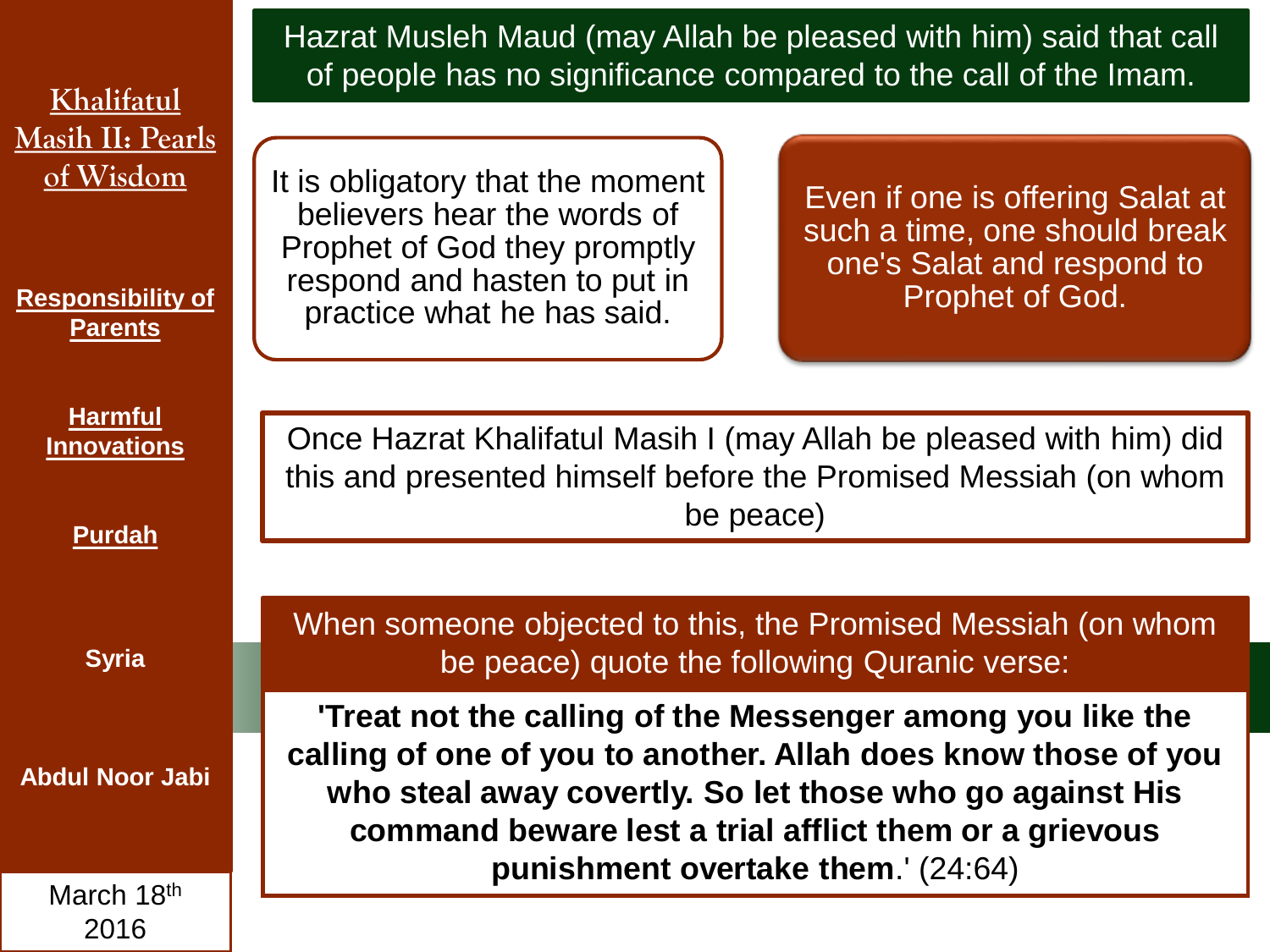| Khalifatul                                 | Hazrat Musleh Maud (may Allah be pleased with him) said<br>this practice is a great sign among signs of faith.                                                   |
|--------------------------------------------|------------------------------------------------------------------------------------------------------------------------------------------------------------------|
| <b>Masih II: Pearls</b>                    |                                                                                                                                                                  |
| of Wisdom                                  | He said a believer is in fact not in want of too much persuasion to<br>obey and for him a single gesture is enough.                                              |
|                                            |                                                                                                                                                                  |
| <b>Responsibility of</b><br><b>Parents</b> | And people consider those whose belief is perfect as crazy.                                                                                                      |
|                                            |                                                                                                                                                                  |
| <b>Harmful</b><br><b>Innovations</b>       | When the Promised Messiah (on whom be peace) spoke in a<br>spirited manner he used to move his hands in a manner which was<br>similar to when beckoning someone. |
| <b>Purdah</b>                              |                                                                                                                                                                  |
|                                            |                                                                                                                                                                  |
| <b>Syria</b>                               | On one such occasion Maulawi Yaar Sahib leapt and went to sit<br>next to the Promised Messiah (on whom be peace).                                                |
|                                            |                                                                                                                                                                  |
| <b>Abdul Noor Jabi</b>                     | Later, someone asked him why he did that and his answer was that<br>the Promised Messiah had gestured him to come over.                                          |
|                                            |                                                                                                                                                                  |
| March 18th<br>2016                         | His obsessive devotion remained positive and did not take on any<br>negative aspect.                                                                             |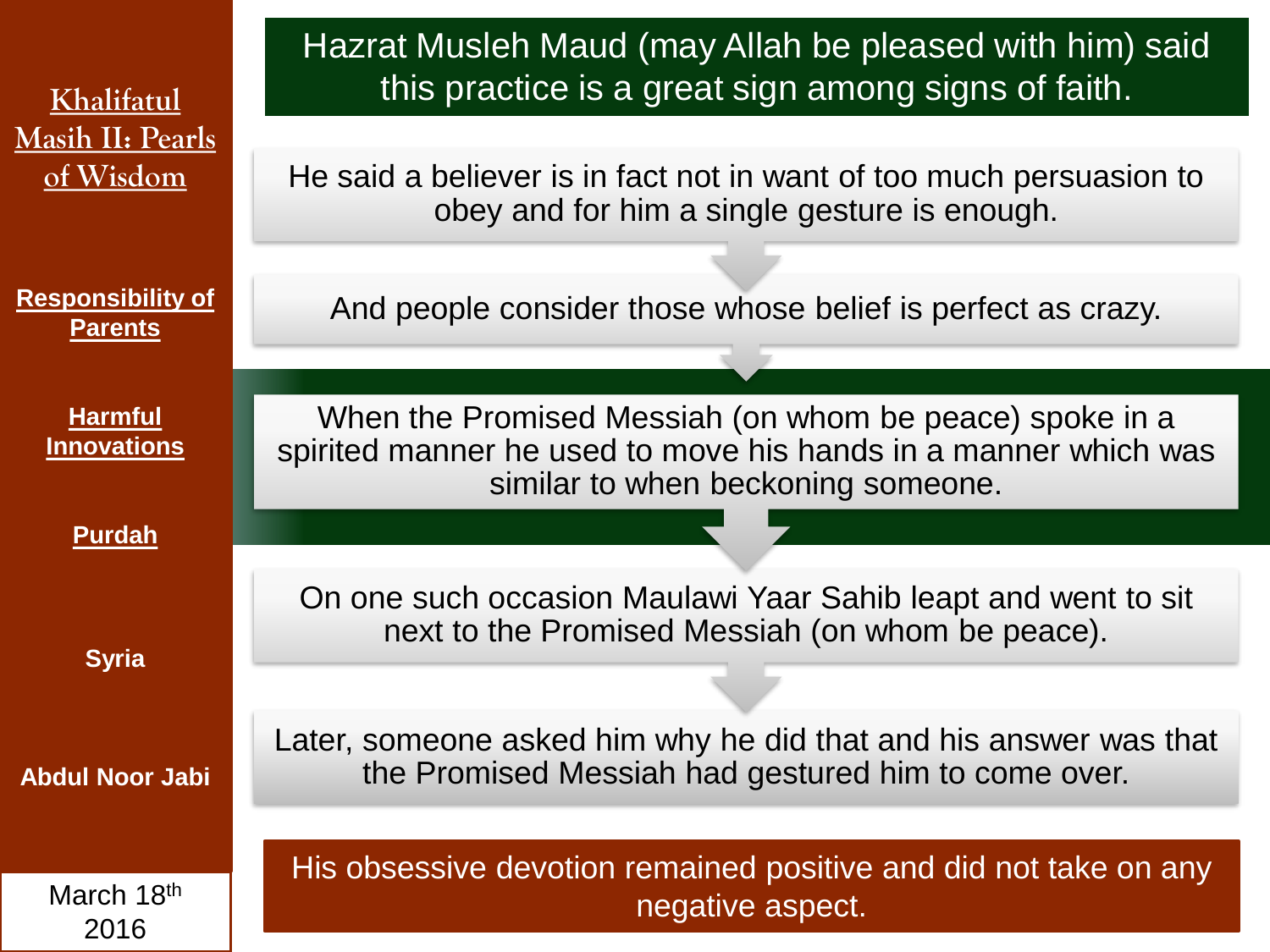**Responsibility of Parents**

> **Harmful Innovations**

> > **Purdah**

**Syria**

**Abdul Noor Jabi**

March 18th 2016

Hazrat Musleh Maud (may Allah be pleased with him) said that at a time the Wahhabi sect believed that Friday Prayers could be offered in India but the Hanafi sect believed it could not.

Therefore some people offered Friday Prayer on Fridays and then offered Zuhr Salat so that they could cover both aspects. They used to term Zuhr Salat as something which may be translated as 'precautionary'.

They believed Friday Prayers could only be offered when the governance of the country was in Muslim hands.

> They did realise what the Qur'an says about offering Friday Prayers so they were not quite satisfied with the situation.

Their explanation was that if God did not accept their Friday Prayers they would present the precautionary Prayers to Him and vice versa.